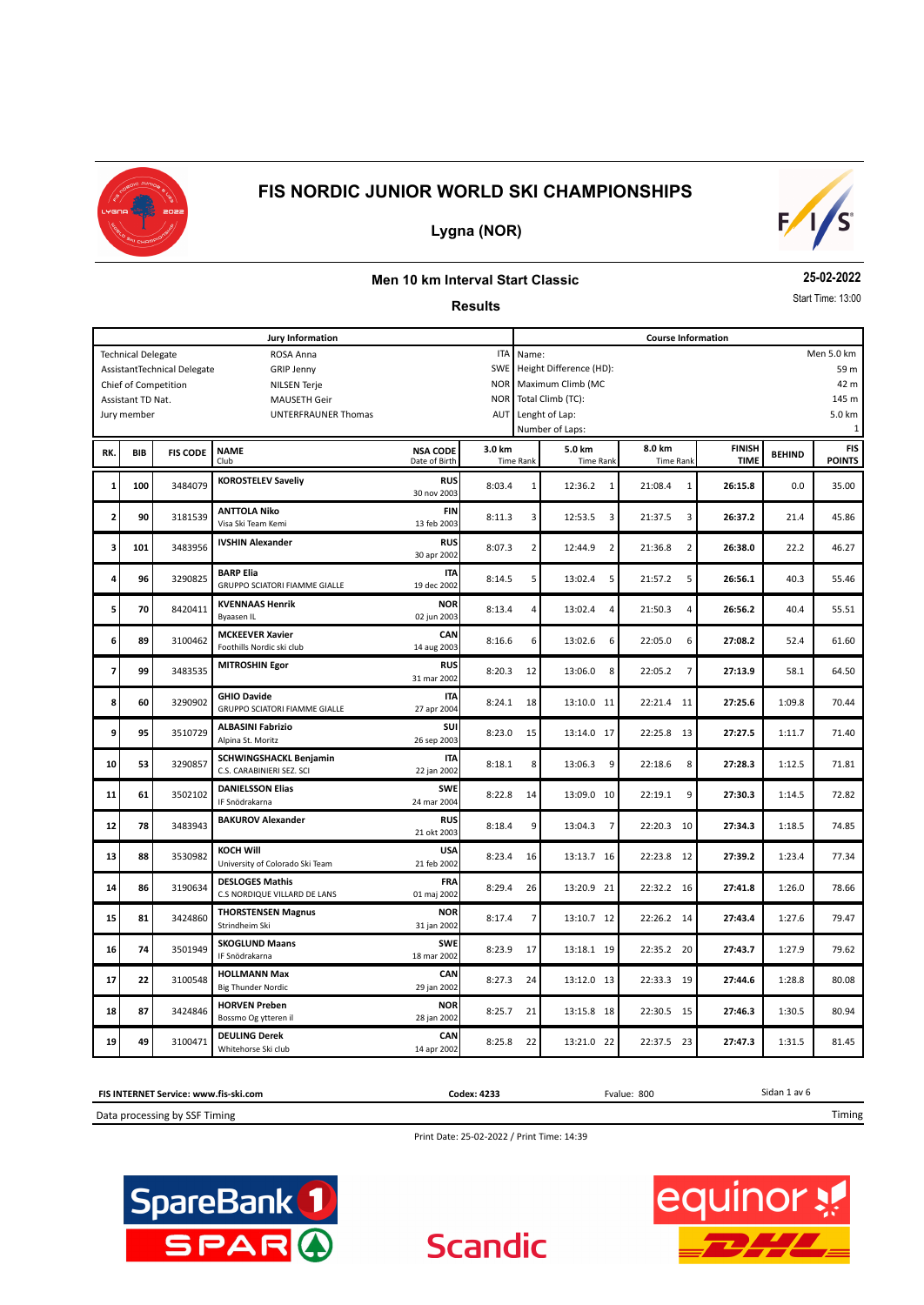

#### **Lygna (NOR)**



#### **Men 10 km Interval Start Classic**

**Results**

**25-02-2022** Start Time: 13:00

| RK. | BIB | <b>FIS CODE</b> | <b>NAME</b><br>Club                                           | <b>NSA CODE</b><br>Date of Birth | 3.0 km<br><b>Time Rank</b> | 5.0 km<br><b>Time Rank</b> | 8.0 km<br><b>Time Rank</b> | <b>FINISH</b><br><b>TIME</b> | <b>BEHIND</b> | <b>FIS</b><br><b>POINTS</b> |
|-----|-----|-----------------|---------------------------------------------------------------|----------------------------------|----------------------------|----------------------------|----------------------------|------------------------------|---------------|-----------------------------|
| 20  | 76  | 3120185         | CIRENZHANDUI                                                  | <b>CHN</b><br>05 maj 2003        | 8:25.5<br>19               | 13:18.3 20                 | 22:32.3 17                 | 27:48.4                      | 1:32.6        | 82.01                       |
| 21  | 42  | 3290861         | <b>MASTROBATTISTA Simone</b><br>GRUPPO SCIATORI FIAMME GIALLE | <b>ITA</b><br>23 aug 2002        | 8:21.7<br>13               | 13:13.6 15                 | 22:37.0 22                 | 27:51.2                      | 1:35.4        | 83.43                       |
| 22  | 92  | 3201032         | <b>GRIMMECKE Jannis</b><br>NSV Wernigerode                    | GER<br>24 jun 2002               | 8:35.0<br>37               | 13:29.8 32                 | 22:42.2 26                 | 27:53.2                      | 1:37.4        | 84.45                       |
| 23  | 79  | 3190677         | <b>PRIMET Luc</b><br>OLYMPIC MONT D OR                        | FRA<br>12 okt 2002               | 8:29.5<br>27               | 13:26.6 28                 | 22:36.7 21                 | 27:54.6                      | 1:38.8        | 85.16                       |
| 24  | 67  | 3501933         | <b>LARSSON Erik</b><br><b>IFK Mora SK</b>                     | <b>SWE</b><br>08 apr 2002        | 8:43.2<br>49               | 13:43.6 48                 | 22:46.5 29                 | 27:55.3                      | 1:39.5        | 85.51                       |
| 25  | 75  | 3190635         | <b>CORREIA Matteo</b><br>La Bressaude section ski             | <b>FRA</b><br>17 jun 2002        | 8:37.1<br>40               | 13:33.4 37                 | 22:39.2 25                 | 27:55.4                      | 1:39.6        | 85.56                       |
| 26  | 56  | 3531004         | <b>MAURER Alexander</b><br>Alaska Winter stars                | <b>USA</b><br>15 aug 2002        | 8:26.5<br>23               | 13:23.7 26                 | 22:38.9 24                 | 27:55.8                      | 1:40.0        | 85.77                       |
|     | 97  | 3100454         | <b>STEPHEN Thomas</b><br><b>Foothills Nordic</b>              | CAN<br>30 mar 2002               | 8:19.7<br>11               | 13:13.3 14                 | 22:33.1 18                 | 27:55.8                      | 1:40.0        | 85.77                       |
| 28  | 98  | 3181489         | <b>STAHLBERG Alexander</b><br>Norrvalla Ski team              | <b>FIN</b><br>04 apr 2002        | 8:19.6<br>10               | 13:23.0 25                 | 22:43.8 28                 | 27:56.5                      | 1:40.7        | 86.12                       |
| 29  | 40  | 3150896         | <b>TUZ Jiri</b><br>Ski klub Jablonec n.N.                     | <b>CZE</b><br>23 nov 2004        | 8:29.7<br>28               | 13:21.4 24                 | 22:43.7 27                 | 27:59.6                      | 1:43.8        | 87.70                       |
| 30  | 19  | 3040145         | <b>HINCKFUSS Hugo</b>                                         | <b>AUS</b><br>06 mar 2003        | 8:49.2<br>60               | 13:44.5 50                 | 22:50.5 30                 | 28:07.0                      | 1:51.2        | 91.45                       |
| 31  | 91  | 3501976         | <b>ANGER Edvin</b><br>Åsarna IK                               | <b>SWE</b><br>08 apr 2002        | 8:25.7<br>20               | 13:21.3 23                 | 22:55.0 33                 | 28:08.1                      | 1:52.3        | 92.01                       |
| 32  | 32  | 3430365         | <b>JARECKI Piotr</b><br><b>KS SPEED Jaslo</b>                 | POL<br>01 jan 2003               | 8:38.5<br>42               | 13:36.9 41                 | 22:55.5 34                 | 28:08.6                      | 1:52.8        | 92.27                       |
| 33  | 57  | 3181496         | UUSITALO liro<br>Jamsankosken Ilves                           | <b>FIN</b><br>26 mar 2002        | 8:37.0<br>39               | 13:36.5 40                 | 23:01.4 39                 | 28:12.0                      | 1:56.2        | 93.99                       |
| 34  | 80  | 3201049         | PETZOLD Luca<br>Wsc Erzgebirge oberwiesenthal                 | <b>GER</b><br>08 feb 2003        | 8:33.8<br>34               | 13:36.2 39                 | 22:56.9 36                 | 28:15.1                      | 1:59.3        | 95.57                       |
| 35  | 69  | 3690142         | <b>LISOHOR Oleksandr</b>                                      | <b>UKR</b><br>12 jan 2004        | 8:31.3<br>29               | 13:31.4 35                 | 22:52.3 32                 | 28:15.8                      | 2:00.0        | 95.92                       |
| 36  | 82  | 3531039         | <b>BUSHEY Brian</b><br>Green Mountain Valley School           | <b>USA</b><br>06 nov 2002        | 8:35.3<br>38               | 13:33.2 36                 | 22:55.9 35                 | 28:16.0                      | 2:00.2        | 96.02                       |
| 37  | 73  | 3190637         | <b>CHAPPAZ Simon</b><br>Cs La clusaz                          | FRA<br>05 apr 2002               | 8:42.1<br>47               | 13:48.8 57                 | 23:06.7 43                 | 28:17.7                      | 2:01.9        | 96.89                       |
| 38  | 46  | 3390268         | <b>PAARSON Kaspar</b><br>Sportclub CFC                        | <b>EST</b><br>14 jun 2002        | 8:47.6<br>56               | 13:42.6 46                 | 23:08.9 45                 | 28:18.3                      | 2:02.5        | 97.19                       |
| 39  | 31  | 3430325         | <b>BUGARA Robert</b><br>Uks Regle koscielisko                 | POL<br>10 feb 2002               | 8:34.4<br>36               | 13:28.5 30                 | 23:01.8 40                 | 28:18.5                      | 2:02.7        | 97.29                       |
|     | 68  | 3300759         | <b>KASAHARA Sho</b><br>Nakano Risshikan Senior High Schoo     | <b>JPN</b><br>12 okt 2002        | 8:33.6<br>33               | 13:28.2 29                 | 22:52.0 31                 | 28:18.5                      | 2:02.7        | 97.29                       |
| 41  | 84  | 3510747         | <b>COTTIER Pierrick</b><br>Im Fang                            | SUI<br>10 apr 2003               | 8:38.2<br>41               | 13:31.0 34                 | 23:10.0 46                 | 28:19.3                      | 2:03.5        | 97.70                       |
| 42  | 35  | 3181574         | <b>MANTYVAARA Konsta</b><br>Pohti Ski Team                    | <b>FIN</b><br>05 aug 2003        | 8:40.2<br>44               | 13:38.5 43                 | 23:04.4 42                 | 28:22.7                      | 2:06.9        | 99.42                       |

**FIS INTERNET Service: www.fis-ski.com**

Data processing by SSF Timing

Print Date: 25-02-2022 / Print Time: 14:39

**Scandic** 

**Codex: 4233** Fvalue: 800





Sidan 2 av 6

Timing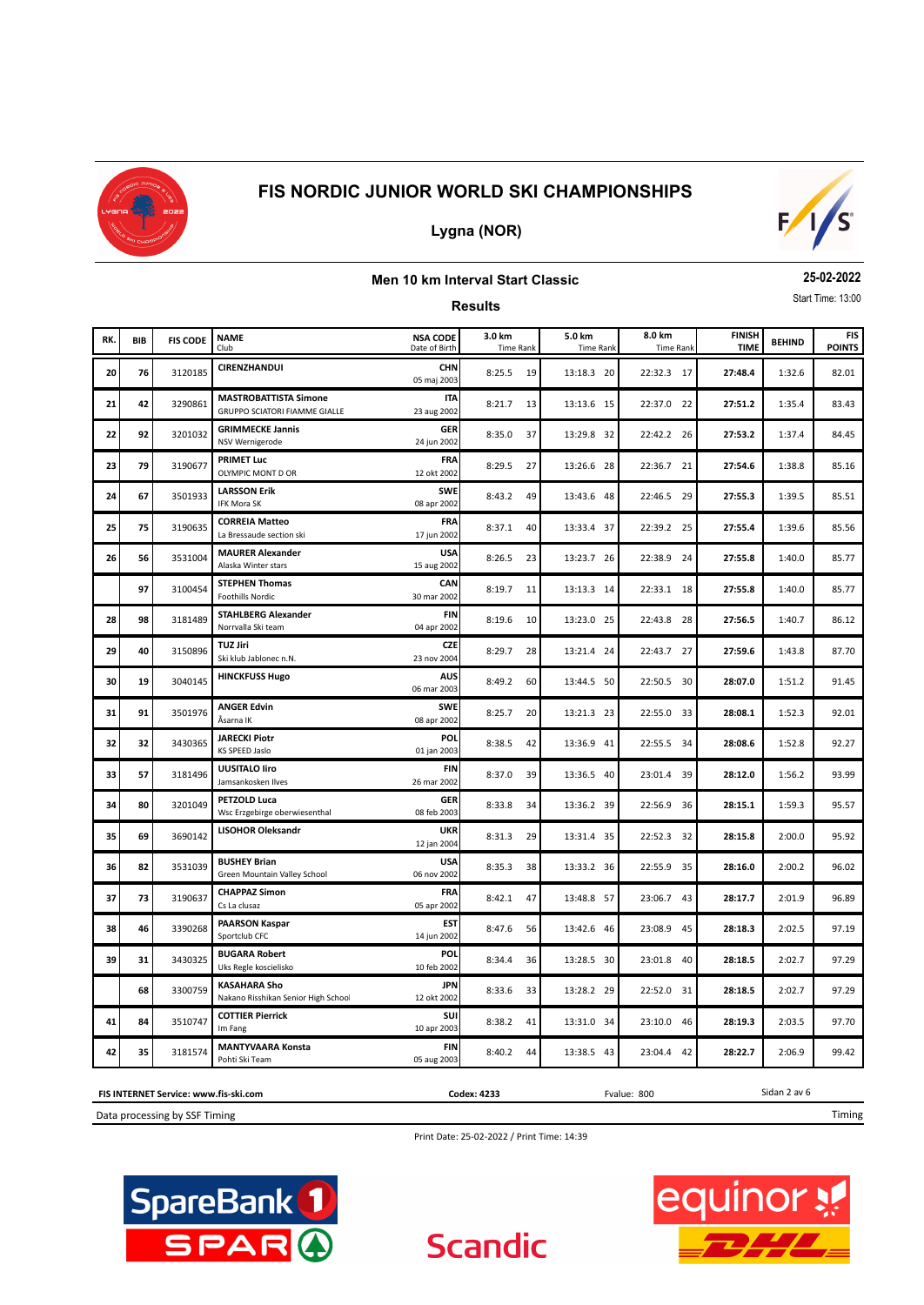

## **Lygna (NOR)**



#### **Men 10 km Interval Start Classic**

**Results**

**25-02-2022** Start Time: 13:00

| RK. | <b>BIB</b>              | <b>FIS CODE</b> | <b>NAME</b><br>Club                                   | <b>NSA CODE</b><br>Date of Birth | 3.0 km<br><b>Time Rank</b> | 5.0 km<br><b>Time Rank</b> | 8.0 km<br><b>Time Rank</b> | <b>FINISH</b><br><b>TIME</b> | <b>BEHIND</b> | <b>FIS</b><br><b>POINTS</b> |
|-----|-------------------------|-----------------|-------------------------------------------------------|----------------------------------|----------------------------|----------------------------|----------------------------|------------------------------|---------------|-----------------------------|
| 43  | 64                      | 8420049         | <b>FLAATEN Johannes Loennestad</b><br>Morgedal il     | <b>NOR</b><br>21 mar 2002        | 8:31.3<br>30               | 13:25.9 27                 | 23:02.4 41                 | 28:23.5                      | 2:07.7        | 99.83                       |
| 44  | 15                      | 3150907         | <b>BAUER Matyas</b><br>LK Slovan Karlovy Vary         | CZE<br>12 apr 2004               | 8:41.9<br>46               | 13:39.5 45                 | 23:13.1 49                 | 28:24.1                      | 2:08.3        | 100.14                      |
| 45  | 39                      | 3150845         | <b>HOZAK Daniel Oskar</b><br>Lk Slovan karlovy vary   | CZE<br>16 feb 2003               | 8:44.3<br>51               | 13:39.0 44                 | 23:10.7 48                 | 28:25.1                      | 2:09.3        | 100.64                      |
| 46  | 85                      | 3150799         | <b>ZATLOUKAL Krystof</b><br>Lk Slovan karlovy vary    | <b>CZE</b><br>06 sep 2002        | 8:53.1<br>65               | 13:43.0 47                 | 23:07.3 44                 | 28:25.6                      | 2:09.8        | 100.90                      |
| 47  | 71                      | 3531058         | <b>SWEET Finn</b><br>Craftsbury ski club              | <b>USA</b><br>18 mar 2002        | 8:28.2<br>25               | 13:28.5 31                 | 23:00.9 38                 | 28:27.1                      | 2:11.3        | 101.66                      |
| 48  | 94                      | 3201012         | <b>KECK Elias</b><br><b>Tsv Buchenberg</b>            | <b>GER</b><br>29 mar 2003        | 8:32.3<br>32               | 13:35.8 38                 | 22:59.5 37                 | 28:31.0                      | 2:15.2        | 103.64                      |
| 49  | 43                      | 3050378         | <b>ENGEL Erik</b><br>USC Altenmarkt Zauchensee        | <b>AUT</b><br>10 nov 2002        | 8:41.8<br>45               | 13:44.6 51                 | 23:18.4 53                 | 28:35.8                      | 2:20.0        | 106.08                      |
| 50  | 77                      | 3670219         | <b>BEXULTAN Yernur</b>                                | KAZ<br>23 apr 2002               | 8:45.6<br>53               | 13:38.3 42                 | 23:10.6 47                 | 28:38.3                      | 2:22.5        | 107.34                      |
| 51  | 52                      | 3350013         | <b>FROMMELT Robin</b><br>Nordic Club liechtenstein    | LIE<br>17 dec 2002               | 8:31.8<br>31               | 13:30.8 33                 | 23:16.1 51                 | 28:45.2                      | 2:29.4        | 110.85                      |
| 52  | 72                      | 3510707         | <b>WALPEN Gianluca</b><br>Piz Ot Samedan              | <b>SUI</b><br>02 apr 2002        | 8:33.9<br>35               | 13:44.1 49                 | 23:15.6 50                 | 28:45.9                      | 2:30.1        | 111.20                      |
| 53  | 59                      | 3300713         | <b>OZEKI Chikara</b>                                  | <b>JPN</b><br>30 jun 2002        | 8:48.0<br>57               | 13:50.0 59                 | 23:23.0 54                 | 28:46.7                      | 2:30.9        | 111.61                      |
| 54  | 45                      | 3560169         | <b>MULEJ Jost</b><br>Sd Gorje                         | <b>SLO</b><br>16 maj 2002        | 50<br>8:43.4               | 13:44.8 52                 | 23:24.9 55                 | 28:47.3                      | 2:31.5        | 111.91                      |
| 55  | 13                      | 3050380         | <b>STEINER Christian</b><br>Askoe Villach             | <b>AUT</b><br>13 aug 2003        | 8:48.4<br>58               | 13:45.1 53                 | 23:16.4 52                 | 28:52.0                      | 2:36.2        | 114.30                      |
| 56  | 29                      | 3550234         | <b>EIDUKS Edijs</b><br>Aizkraukles NSS                | LAT<br>09 nov 2003               | 8:58.4<br>73               | 13:59.2 69                 | 23:32.7<br>-59             | 28:53.4                      | 2:37.6        | 115.01                      |
| 57  | 58                      | 3670210         | <b>KASSENOV Didar</b>                                 | KAZ<br>10 jun 2002               | 8:54.9<br>69               | 13:56.1 66                 | 23:28.0 57                 | 28:53.9                      | 2:38.1        | 115.26                      |
| 58  | 24                      | 3430324         | SOBICZEWSKI Piotr<br>Uks Rawa siedlce                 | POL<br>01 dec 2002               | 8:44.7<br>52               | 13:45.4 55                 | 23:30.3 58                 | 28:54.7                      | 2:38.9        | 115.67                      |
| 59  | 37                      | 3350011         | <b>BUECHEL Micha</b><br>Nordic Club Liechtenstein     | LIE<br>14 jul 2002               | 8:50.1<br>62               | 13:51.9 62                 | 23:27.7 56                 | 28:55.1                      | 2:39.3        | 115.87                      |
| 60  | 83                      | 3300725         | <b>SAKAI Kanta</b><br>Tookamachi Senior High School   | JPN<br>15 jul 2002               | 8:53.3<br>67               | 14:00.1 70                 | 23:40.3 65                 | 28:59.5                      | 2:43.7        | 118.11                      |
| 61  | 65                      | 3490344         | <b>SELLES GASCH Bernat</b><br><b>BELLVER</b>          | ESP<br>13 feb 2003               | 8:46.8<br>54               | 13:51.8 60                 | 23:35.1 61                 | 29:04.6                      | 2:48.8        | 120.70                      |
| 62  | 23                      | 3690145         | <b>AKSIUTA Volodymyr</b>                              | <b>UKR</b><br>11 sep 2003        | 8:48.5<br>59               | 13:51.8 61                 | 23:34.4 60                 | 29:04.7                      | 2:48.9        | 120.75                      |
| 63  | 14                      | 3560166         | <b>PECEK Atila</b><br><b>Tsk Logatec</b>              | <b>SLO</b><br>23 nov 2002        | 8:50.9<br>64               | 13:57.3 67                 | 23:43.0 67                 | 29:05.4                      | 2:49.6        | 121.10                      |
| 64  | 47                      | 3050361         | <b>WIELAND Christoph</b><br>Usc Altenmarkt-zauchensee | <b>AUT</b><br>26 apr 2002        | 8:53.1<br>66               | 13:53.5 64                 | 23:36.6 63                 | 29:05.9                      | 2:50.1        | 121.36                      |
| 65  | $\overline{\mathbf{z}}$ | 3220052         | <b>SLIMON James</b><br><b>Highland Nordic</b>         | <b>GBR</b><br>13 apr 2002        | 8:42.3<br>48               | 13:45.9 56                 | 23:48.7 69                 | 29:08.1                      | 2:52.3        | 122.47                      |

**FIS INTERNET Service: www.fis-ski.com Codex: 4233** Fvalue: 800

Data processing by SSF Timing

Print Date: 25-02-2022 / Print Time: 14:39

**Scandic** 





Sidan 3 av 6

Timing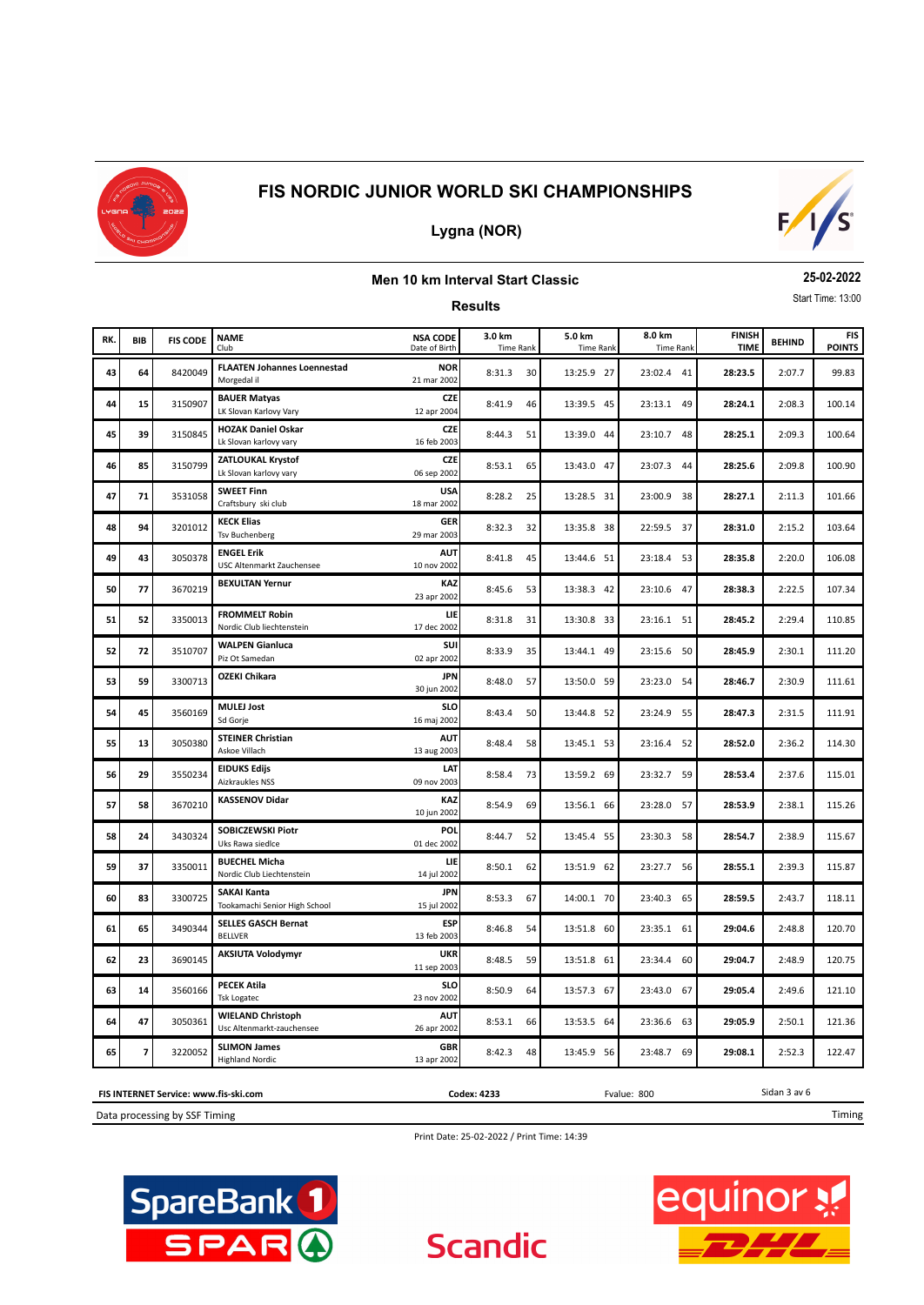

## **Lygna (NOR)**



#### **Men 10 km Interval Start Classic**

**Results**

**25-02-2022** Start Time: 13:00

| RK. | <b>BIB</b> | <b>FIS CODE</b> | <b>NAME</b><br>Club                                           | <b>NSA CODE</b><br>Date of Birth | 3.0 km<br><b>Time Rank</b> | 5.0 km<br><b>Time Rank</b> | 8.0 km<br><b>Time Rank</b> | <b>FINISH</b><br><b>TIME</b> | <b>BEHIND</b> | <b>FIS</b><br><b>POINTS</b> |
|-----|------------|-----------------|---------------------------------------------------------------|----------------------------------|----------------------------|----------------------------|----------------------------|------------------------------|---------------|-----------------------------|
| 66  | 38         | 3120343         | Gulongzeren                                                   | <b>CHN</b><br>08 jul 2004        | 8:49.3<br>61               | 13:49.6 58                 | 23:35.7<br>62              | 29:10.1                      | 2:54.3        | 123.49                      |
| 67  | 55         | 3090141         | <b>MATIKANOV Mario</b><br><b>ASK Aleksandar Logistiks</b>     | <b>BUL</b><br>15 aug 2004        | 8:57.0<br>71               | 13:53.7 65                 | 23:39.7<br>64              | 29:12.8                      | 2:57.0        | 124.86                      |
| 68  | 66         | 3200981         | <b>KOLLER Kilian</b><br><b>Tsv Buchenberg</b>                 | <b>GER</b><br>21 maj 2002        | 8:47.3<br>55               | 13:52.6 63                 | 23:42.4<br>66              | 29:14.6                      | 2:58.8        | 125.77                      |
| 69  | 62         | 3430336         | <b>GAZUREK Lukasz</b><br>Nks Trojwies beskidzka               | POL<br>13 jul 2003               | 8:39.7<br>43               | 13:45.2 54                 | 23:47.4<br>68              | 29:18.4                      | 3:02.6        | 127.70                      |
| 70  | 5          | 3170079         | <b>TOBIASSEN Magnus</b><br>Eiker Ski                          | <b>DEN</b><br>19 apr 2004        | 8:58.0<br>72               | 14:10.2 73                 | 23:58.8 71                 | 29:22.3                      | 3:06.5        | 129.68                      |
| 71  | 48         | 3120182         | <b>CHEN Guoming</b>                                           | <b>CHN</b><br>02 nov 2003        | 8:58.7<br>74               | 14:11.5 74                 | 24:00.8 72                 | 29:27.4                      | 3:11.6        | 132.27                      |
| 72  | 51         | 3670209         | <b>KARIMOV Almas</b>                                          | KAZ<br>11 feb 2002               | 9:04.1<br>79               | 14:15.2 77                 | 24:04.8 74                 | 29:28.6                      | 3:12.8        | 132.88                      |
|     | 93         | 3090136         | <b>PESHKOV Daniel</b><br>SK Panichishte 2009                  | <b>BUL</b><br>23 dec 2002        | 9:03.9<br>77               | 14:13.2 76                 | 23:49.7 70                 | 29:28.6                      | 3:12.8        | 132.88                      |
| 74  | 28         | 3560174         | <b>KARNICAR Izidor</b><br>Tsk Triglav kranj                   | <b>SLO</b><br>10 maj 2002        | 8:50.2<br>63               | 14:04.1 71                 | 24:02.5 73                 | 29:34.2                      | 3:18.4        | 135.72                      |
| 75  | 44         | 3550225         | <b>KAPARKALEJS Lauris</b><br>Madonas BJSS                     | LAT<br>13 dec 2003               | 8:55.9<br>70               | 14:06.9 72                 | 24:11.0 75                 | 29:37.9                      | 3:22.1        | 137.60                      |
| 76  | 25         | 3670249         | <b>NURSBEKOV Yernar</b>                                       | KAZ<br>02 aug 2002               | 9:08.1<br>82               | 14:22.3 83                 | 24:13.1 77                 | 29:39.5                      | 3:23.7        | 138.41                      |
| 77  | 30         | 3150812         | <b>CENEK Jachym</b><br>Fenix Ski Team Jesenik                 | <b>SVK</b><br>01 maj 2002        | 8:54.7<br>68               | 13:58.9 68                 | 24:11.1 76                 | 29:40.4                      | 3:24.6        | 138.87                      |
| 78  | 9          | 3560177         | <b>STERN Nejc</b><br><b>SD OKTAN</b>                          | <b>SLO</b><br>02 nov 2003        | 9:07.7<br>81               | 14:23.4 85                 | 24:17.7 80                 | 29:44.7                      | 3:28.9        | 141.05                      |
| 79  | 36         | 3490325         | <b>MORALES Martin</b><br>C.D SABIKA                           | <b>ESP</b><br>25 dec 2002        | 9:01.0<br>75               | 14:11.8 75                 | 24:15.1 79                 | 29:52.5                      | 3:36.7        | 145.01                      |
| 80  | 50         | 3080035         | <b>SILVA Manex</b>                                            | <b>BRA</b><br>24 jul 2002        | 9:09.5<br>84               | 14:17.3 79                 | 24:13.2 78                 | 29:53.7                      | 3:37.9        | 145.62                      |
| 81  | 27         | 3020009         | <b>GRIOCHE Quim</b><br>Nec                                    | <b>AND</b><br>04 jun 2003        | 87<br>9:13.7               | 14:24.7 86                 | 24:19.6<br>- 81            | 29:54.3                      | 3:38.5        | 145.93                      |
| 82  | 54         | 3090130         | <b>OGNYANOV Aleksandar</b><br><b>ASK Aleksandar Logistiks</b> | <b>BUL</b><br>25 jun 2002        | 9:10.3<br>85               | 14:17.8 81                 | 24:24.5<br>-82             | 29:55.7                      | 3:39.9        | 146.64                      |
| 83  | 17         | 3660186         | <b>MAROZAU Mikhail</b>                                        | <b>BLR</b><br>22 jan 2003        | 9:12.6<br>86               | 14:24.9 87                 | 24:39.7<br>- 83            | 30:08.0                      | 3:52.2        | 152.88                      |
| 84  | 20         | 3700122         | <b>TILESCH Denis</b><br>MKL KREMNICA                          | <b>SVK</b><br>09 apr 2002        | 9:06.3<br>80               | 14:22.7 84                 | 24:45.3<br>85              | 30:20.5                      | 4:04.7        | 159.23                      |
| 85  | 41         | 3120259         | <b>MA Guoqiang</b>                                            | <b>CHN</b><br>01 aug 2002        | 9:15.4<br>88               | 14:34.2 88                 | 24:45.9<br>86              | 30:21.7                      | 4:05.9        | 159.84                      |
| 86  | 8          | 3690133         | ZHUVAHA Oleksii<br>Ukrainian Eastern winter sports oly        | <b>UKR</b><br>06 jun 2002        | 9:03.5<br>76               | 14:20.5 82                 | 24:40.4<br>84              | 30:22.2                      | 4:06.4        | 160.09                      |
| 87  | 63         | 3300790         | <b>TAKIZAWA Ikuya</b><br>Tookamachi Senior High School        | <b>JPN</b><br>16 feb 2004        | 9:03.9<br>78               | 14:17.5 80                 | 24:49.4<br>87              | 30:31.5                      | 4:15.7        | 164.81                      |
| 88  | 26         | 3460065         | <b>IFTIMIE Petrica Florin</b><br>LPS Bistita                  | <b>ROU</b><br>07 apr 2003        | 9:22.8<br>92               | 14:36.9 90                 | 24:55.7<br>89              | 30:33.7                      | 4:17.9        | 165.93                      |

Data processing by SSF Timing **FIS INTERNET Service: www.fis-ski.com** **Codex: 4233** Fvalue: 800

**Scandic** 

Timing

Sidan 4 av 6

Print Date: 25-02-2022 / Print Time: 14:39



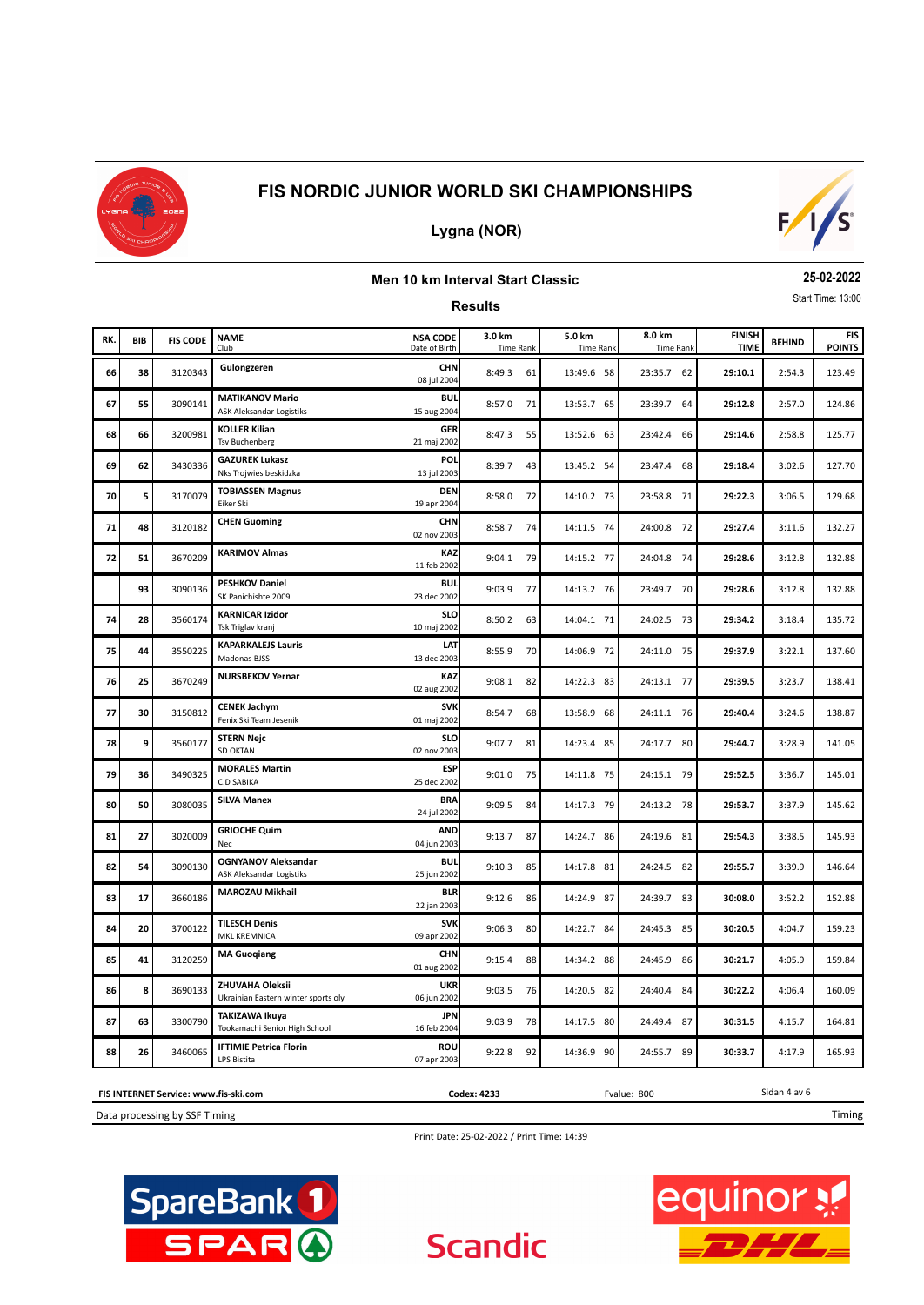

**Lygna (NOR)**

# $F/1/S$

## **Men 10 km Interval Start Classic**

**Results**

**25-02-2022** Start Time: 13:00

| RK. | <b>BIB</b>          | <b>FIS CODE</b> | <b>NAME</b><br>Club                                           | <b>NSA CODE</b><br>Date of Birth | 3.0 km<br><b>Time Rank</b> |    | 5.0 km<br><b>Time Rank</b> | 8.0 km<br><b>Time Rank</b> | <b>FINISH</b><br><b>TIME</b> | <b>BEHIND</b> | <b>FIS</b><br><b>POINTS</b> |  |  |  |
|-----|---------------------|-----------------|---------------------------------------------------------------|----------------------------------|----------------------------|----|----------------------------|----------------------------|------------------------------|---------------|-----------------------------|--|--|--|
| 89  | 34                  | 3460061         | <b>COJOCARU Gabriel</b><br>CSS Sinaia                         | <b>ROU</b><br>26 jun 2003        | 9:09.4                     | 83 | 14:17.0 78                 | 24:54.1 88                 | 30:37.3                      | 4:21.5        | 167.76                      |  |  |  |
| 90  | 4                   | 3660231         | <b>HUBENKA Aliaksei</b><br>Belarus Cross-Country Federation   | <b>BLR</b><br>08 sep 2003        | 9:27.8                     | 95 | 14:48.0 93                 | 24:59.1 90                 | 30:37.5                      | 4:21.7        | 167.86                      |  |  |  |
| 91  | 16                  | 3660219         | <b>KAZAK Yahor</b><br><b>Belarus Cross-Country Federation</b> | <b>BLR</b><br>01 jun 2003        | 9:22.3                     | 91 | 14:46.8 92                 | 25:10.8 92                 | 30:37.9                      | 4:22.1        | 168.06                      |  |  |  |
| 92  | $12$                | 3690149         | <b>ROMANCHENKO Dmytro</b>                                     | <b>UKR</b><br>29 okt 2003        | 9:18.9                     | 90 | 14:34.6 89                 | 25:05.8 91                 | 30:46.2                      | 4:30.4        | 172.28                      |  |  |  |
| 93  | 10                  | 3700133         | <b>HORNIAK Matei</b><br><b>MKL Kremnica</b>                   | <b>SVK</b><br>22 maj 2003        | 9:30.9                     | 97 | 15:00.5 94                 | 25:28.3 93                 | 31:18.4                      | 5:02.6        | 188.62                      |  |  |  |
| 94  | 11                  | 3390275         | <b>ROHI Rico</b><br><b>RR Skiclub</b>                         | <b>EST</b><br>07 sep 2003        | 9:26.1                     | 94 | 15:10.5 95                 | 25:45.1 95                 | 31:22.1                      | 5:06.3        | 190.50                      |  |  |  |
| 95  | 21                  | 3660174         | <b>SHAKEL HIeb</b>                                            | <b>BLR</b><br>05 apr 2002        | 9:15.5                     | 89 | 14:41.7 91                 | 25:37.3 94                 | 31:32.4                      | 5:16.6        | 195.73                      |  |  |  |
| 96  | 18                  | 3090135         | <b>BOZHILOV Kristiyan</b><br>SK Panichishte 2009              | <b>BUL</b><br>01 okt 2003        | 9:29.1                     | 96 | 15:10.7 96                 | 26:36.8 97                 | 32:36.2                      | 6:20.4        | 228.12                      |  |  |  |
| 97  | 6                   | 3060020         | <b>POUTOT Mathis</b><br>Srhf                                  | <b>BEL</b><br>29 dec 2002        | 9:22.9                     | 93 | 15:15.5 97                 | 26:32.7<br>96              | 32:43.7                      | 6:27.9        | 231.93                      |  |  |  |
| 98  | 3                   | 3780072         | <b>ZILINSKAS Irmantas</b><br>Anyksciu KKSC                    | LTU<br>15 dec 2002               | 9:57.0                     | 98 | 15:55.4 98                 | 27:48.6 98                 | 34:06.5                      | 7:50.7        | 273.96                      |  |  |  |
| 99  | 2 <sub>1</sub>      | 3780096         | <b>TRETJAKOV Ernest</b><br><b>SK STARTAS</b>                  | <b>LTU</b><br>17 sep 2003        | 10:36.2                    | 99 | 16:58.6 99                 | 29:53.2 99                 | 36:31.2                      | 10:15.4       | 347.43                      |  |  |  |
|     |                     |                 |                                                               |                                  |                            |    |                            |                            |                              |               |                             |  |  |  |
|     | Did not start<br>33 | 3100500         | <b>GLEDHILL Gabriel</b><br>Strathcona Nordic Ski Club         | <b>GBR</b><br>24 nov 2002        |                            |    |                            |                            |                              |               |                             |  |  |  |
|     | Did not finish      |                 |                                                               |                                  |                            |    |                            |                            |                              |               |                             |  |  |  |
|     | 1                   | 3110021         | <b>FLORES Martin</b><br>Club Cordillera                       | <b>CHI</b><br>20 maj 2002        | 13:22.1 100                |    |                            |                            |                              |               |                             |  |  |  |



**Scandic**